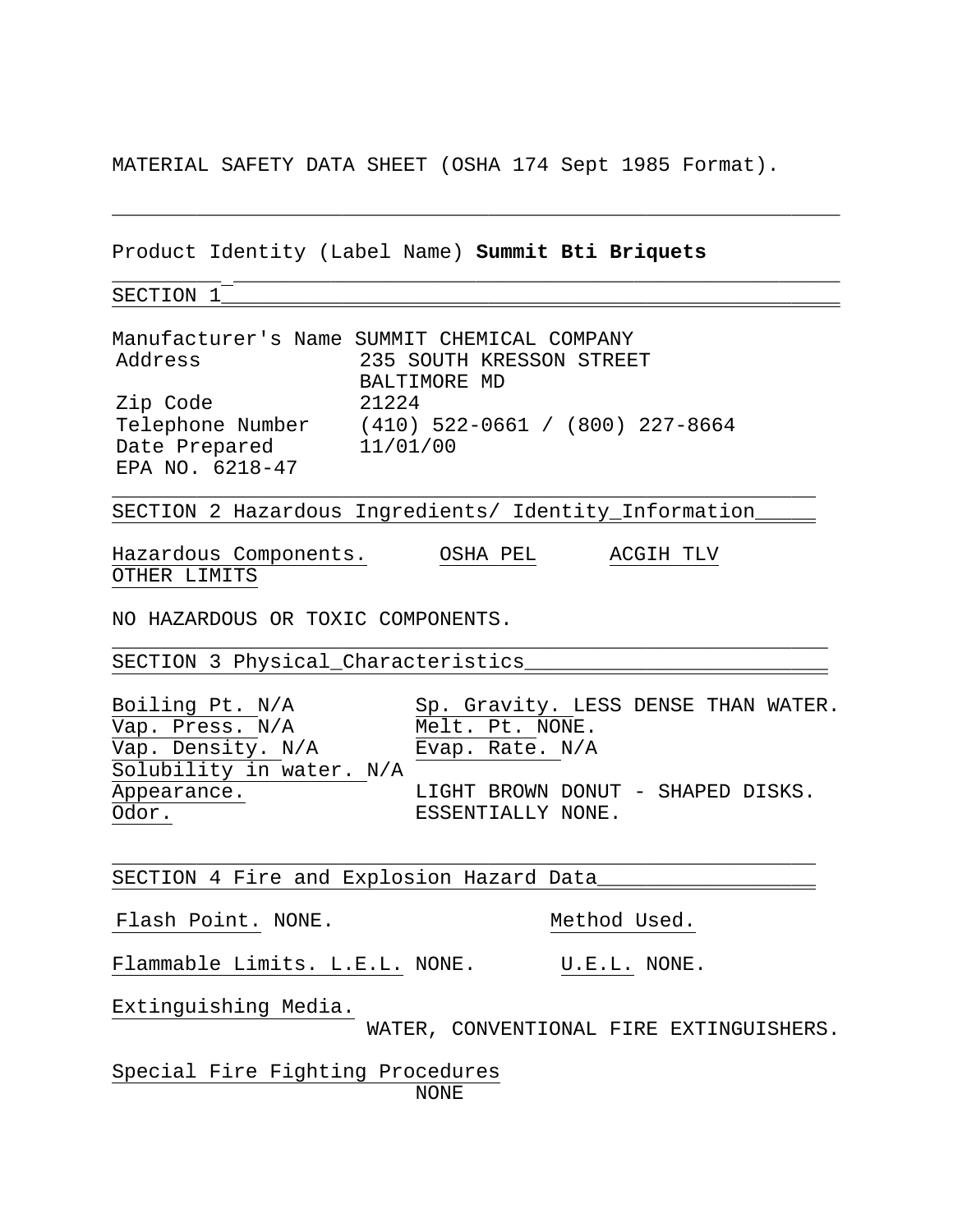Unusual Fire and Explosion Hazards.

NONE

\_\_\_\_\_\_\_\_\_\_\_\_\_\_\_\_\_\_\_\_\_\_\_\_\_\_\_\_\_\_\_\_\_\_\_\_\_\_\_\_\_\_\_\_\_\_\_\_\_\_\_\_\_\_\_\_\_\_\_\_ SECTION 5 Reactivity Data Stability. Stable |X| Unstable | | Conditions to Avoid. PROTECT BRIQUETS FROM MOISTURE DURING STORAGE. Incompatibility (Materials to Avoid). ALKALINE CONDITIONS ABOVE pH 9 MAY DENATURE PRODUCT. Hazardous Decomposition Products. NONE. Hazardous Polymerization. WILL NOT OCCUR. Conditions to avoid. NONE. \_\_\_\_\_\_\_\_\_\_\_\_\_\_\_\_\_\_\_\_\_\_\_\_\_\_\_\_\_\_\_\_\_\_\_\_\_\_\_\_\_\_\_\_\_\_\_\_\_\_\_\_\_\_\_\_\_\_\_\_\_\_ SECTION 6 Health Hazard Data Routes of Entry. Inhalation? NO. Skin? NO.<br>Ingestion? NO. Ingestion? Health Hazards(Acute and Chronic). NONE KNOWN. Carcinogenicity. NTP? NO. IARC Monograph? NO. OSHA Regulated? NO. Signs and Symptoms of Exposure. NO EXPOSURE HAZARD. Medical Conditions GenerallY Aggravated by Exposure. NONE KNOWN. Emergency and First Aid Procedures. NONE REQUIRED.

\_\_\_\_\_\_\_\_\_\_\_\_\_\_\_\_\_\_\_\_\_\_\_\_\_\_\_\_\_\_\_\_\_\_\_\_\_\_\_\_\_\_\_\_\_\_\_\_\_\_\_\_\_\_\_\_\_\_\_\_\_\_